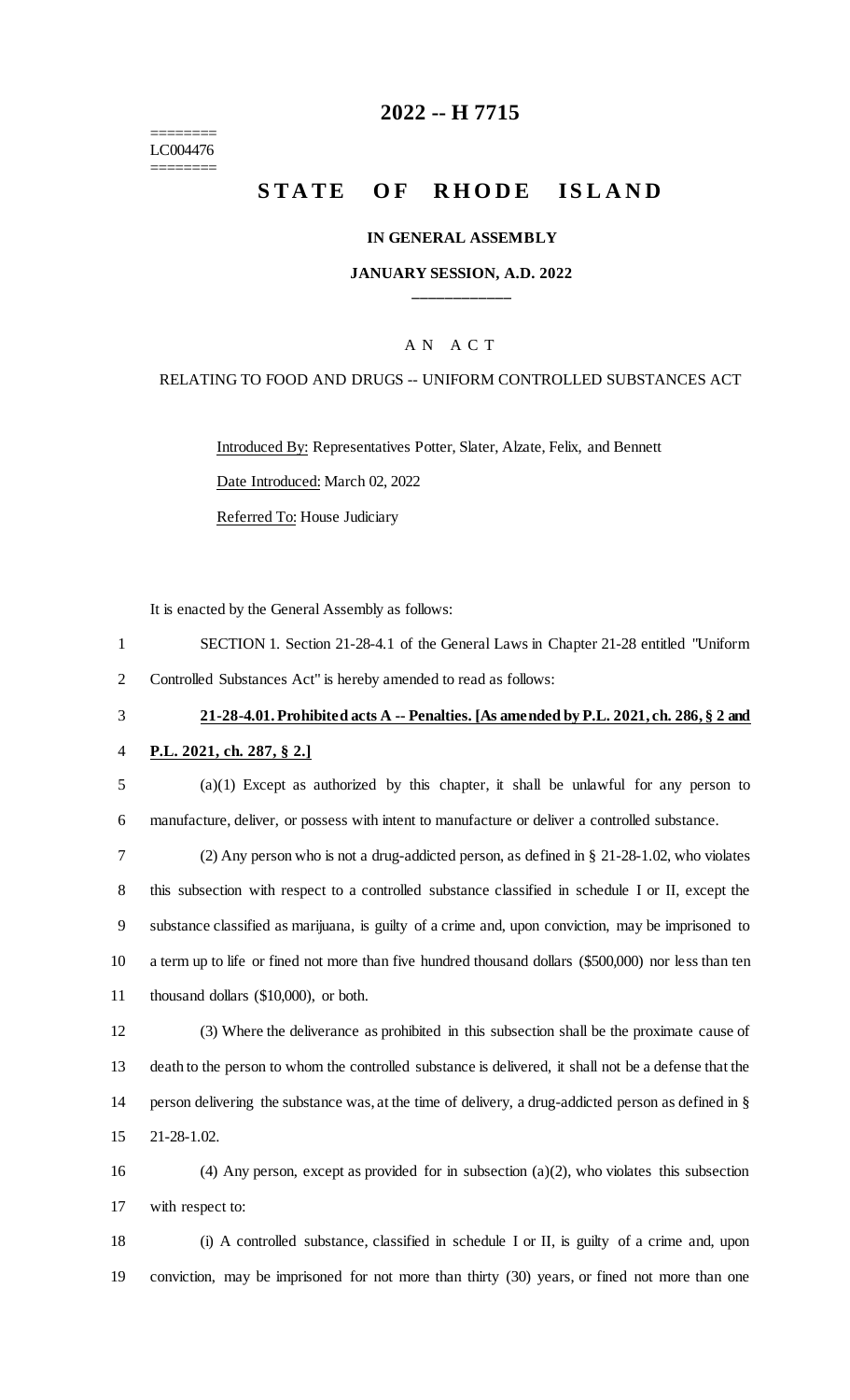hundred thousand dollars (\$100,000) nor less than three thousand dollars (\$3,000), or both;

 (ii) A controlled substance, classified in schedule III or IV, is guilty of a crime and, upon conviction, may be imprisoned for not more than twenty (20) years, or fined not more than forty thousand dollars (\$40,000), or both; provided, with respect to a controlled substance classified in schedule III(d), upon conviction may be imprisoned for not more than five (5) years, or fined not more than twenty thousand dollars (\$20,000), or both.

 (iii) A controlled substance, classified in schedule V, is guilty of a crime and, upon conviction, may be imprisoned for not more than one year, or fined not more than ten thousand dollars (\$10,000), or both.

 (b)(1) Except as authorized by this chapter, it is unlawful for any person to create, deliver, or possess with intent to deliver, a counterfeit substance.

(2) Any person who violates this subsection with respect to:

 (i) A counterfeit substance, classified in schedule I or II, is guilty of a crime and, upon conviction, may be imprisoned for not more than thirty (30) years, or fined not more than one hundred thousand dollars (\$100,000), or both;

 (ii) A counterfeit substance, classified in schedule III or IV, is guilty of a crime and, upon conviction, may be imprisoned for not more than twenty (20) years, or fined not more than forty thousand dollars (\$40,000), or both; provided, with respect to a controlled substance classified in schedule III(d), upon conviction may be imprisoned for not more than five (5) years, or fined not more than twenty thousand dollars (\$20,000), or both.

 (iii) A counterfeit substance, classified in schedule V, is guilty of a crime and, upon conviction, may be imprisoned for not more than one year, or fined not more than ten thousand dollars (\$10,000), or both.

 (c)(1) It shall be unlawful for any person knowingly or intentionally to possess a controlled substance, unless the substance was obtained directly from, or pursuant to, a valid prescription or order of a practitioner while acting in the course of his or her professional practice, or except as otherwise authorized by this chapter.

#### (2) Any person who violates this subsection with respect to:

 (i) Except as otherwise provided in §§ 21-28-4.01.1 and 21-28-4.01.2, ten grams (10 g.) or less of a mixture or substance containing a detectable amount of a controlled substance classified in schedules I, II, III, IV, and V, except buprenorphine, psilocybin and the substance classified as marijuana, is guilty of a misdemeanor and, upon conviction, may be imprisoned for not more than two (2) years, or fined not more than five hundred dollars (\$500) or both.

(ii) Except as otherwise provided in §§ 21-28-4.01.1 and 21-28-4.01.2, more than ten grams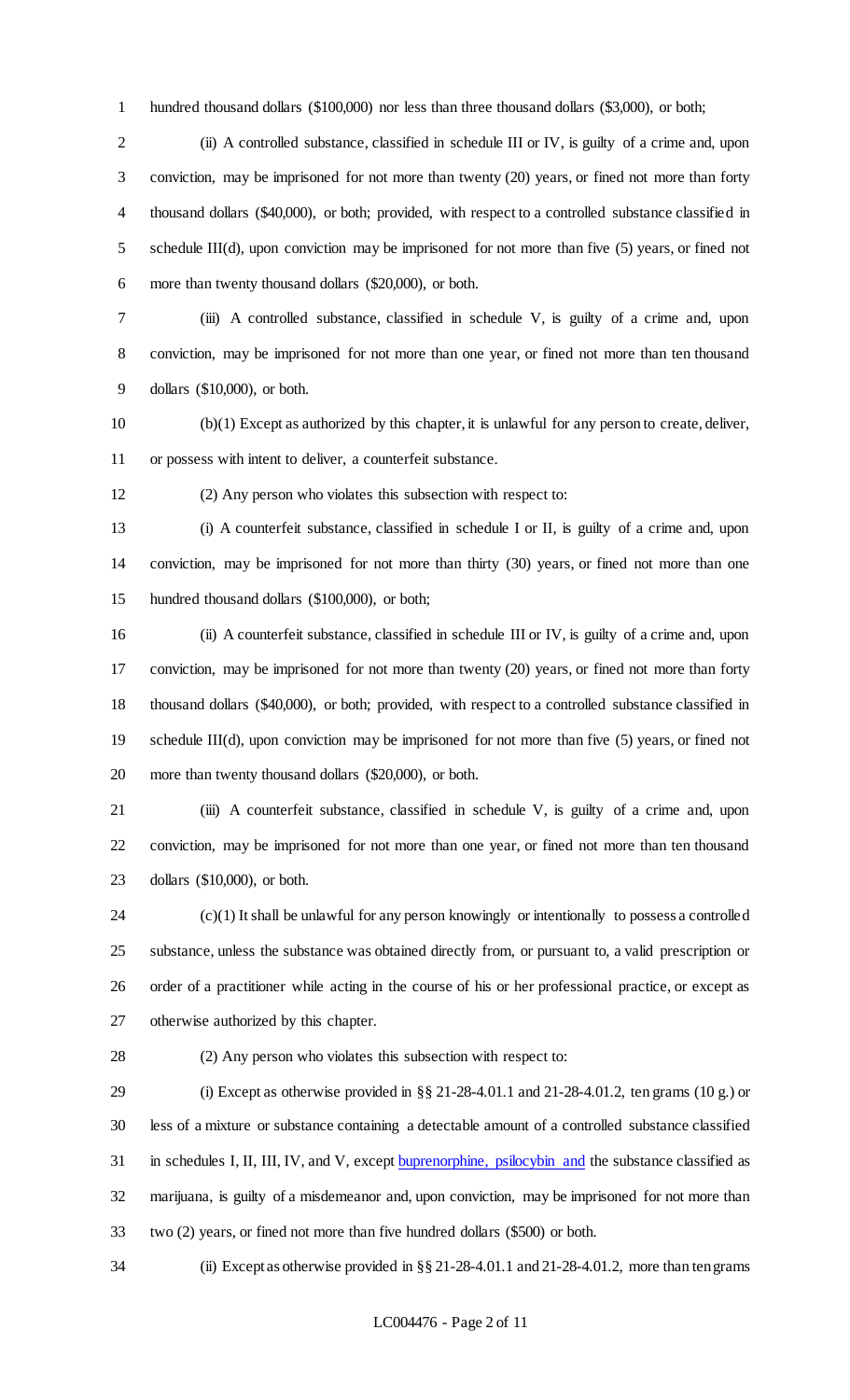(10 g.), but less than one ounce (1 oz.) of a mixture or substance containing a detectable amount of a controlled substance classified in schedules I, II and III, IV, and V, except buprenorphine, psilocybin and the substance classified as marijuana, is guilty of a felony and, upon conviction, may be imprisoned for not more than three (3) years, or fined not more than five thousand dollars (\$5,000), or both.

 (iii) More than one ounce (1 oz.) of a controlled substance classified in schedule I as marijuana is guilty of a misdemeanor, except for those persons subject to (a)(1), and, upon conviction, may be imprisoned for not more than one year, or fined not more than five hundred dollars (\$500), or both.

 (iv) Notwithstanding any public, special, or general law to the contrary, the possession of one ounce (1 oz.) or less of marijuana by a person who is eighteen (18) years of age or older, and who is not exempted from penalties pursuant to chapter 28.6 of this title, shall constitute a civil offense, rendering the offender liable to a civil penalty in the amount of one hundred fifty dollars (\$150) and forfeiture of the marijuana, but not to any other form of criminal or civil punishment or disqualification. Notwithstanding any public, special, or general law to the contrary, this civil penalty of one hundred fifty dollars (\$150) and forfeiture of the marijuana shall apply if the offense is the first (1st) or second (2nd) violation within the previous eighteen (18) months.

 (v) Notwithstanding any public, special, or general law to the contrary, possession of one ounce (1 oz.) or less of marijuana by a person who is seventeen (17) years of age or older and under the age of eighteen (18) years, and who is not exempted from penalties pursuant to chapter 28.6 of this title, shall constitute a civil offense, rendering the offender liable to a civil penalty in the amount of one hundred fifty dollars (\$150) and forfeiture of the marijuana; provided the minor offender completes an approved, drug-awareness program and community service as determined by the court. If the person seventeen (17) years of age or older and under the age of eighteen (18) years fails to complete an approved, drug-awareness program and community service within one year of the disposition, the penalty shall be a three hundred dollar (\$300) civil fine and forfeiture of the marijuana, except that if no drug-awareness program or community service is available, the penalty shall be a fine of one hundred fifty dollars (\$150) and forfeiture of the marijuana. The parents or legal guardian of any offender seventeen (17) years of age or older and under the age of eighteen (18) shall be notified of the offense and the availability of a drug-awareness and community-service program. The drug-awareness program must be approved by the court, but shall, at a minimum, provide four (4) hours of instruction or group discussion and ten (10) hours of community service. Notwithstanding any other public, special, or general law to the contrary, this civil penalty shall apply if the offense is the first or second violation within the previous eighteen (18) months.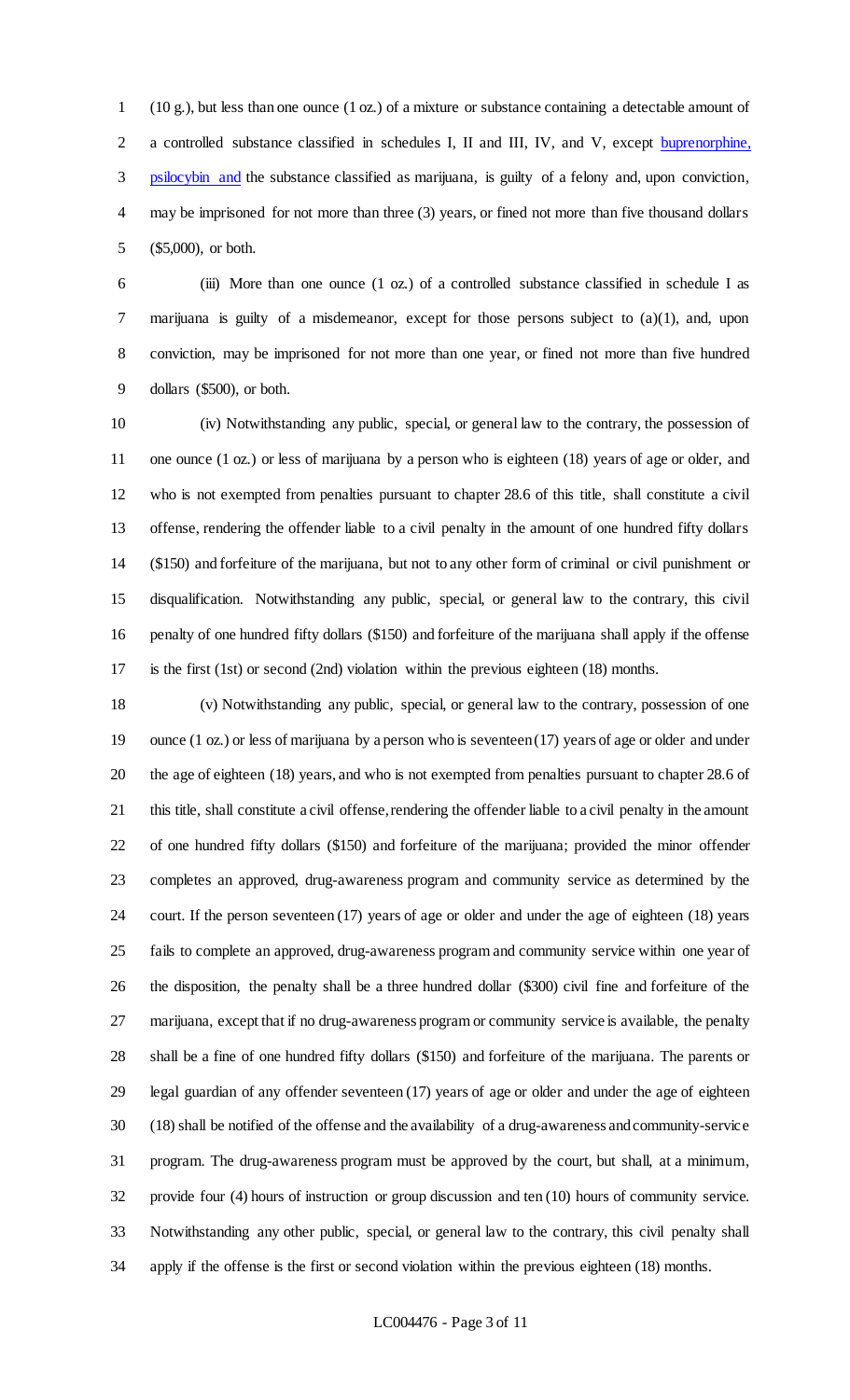(vi) Notwithstanding any public, special, or general law to the contrary, a person not exempted from penalties pursuant to chapter 28.6 of this title found in possession of one ounce (1 oz.) or less of marijuana is guilty of a misdemeanor and, upon conviction, may be imprisoned for not more than thirty (30) days, or fined not less than two hundred dollars (\$200) nor more than five hundred dollars (\$500), or both, if that person has been previously adjudicated on a violation for 6 possession of less than one ounce (1 oz.) of marijuana under  $(c)(2)(iv)$  or  $(c)(2)(v)$  two (2) times in the eighteen (18) months prior to the third (3rd) offense.

8 (vii) Any unpaid civil fine issued under  $(c)(2)(iv)$  or  $(c)(2)(v)$  shall double to three hundred dollars (\$300) if not paid within thirty (30) days of the disposition. The civil fine shall double again to six hundred dollars (\$600) if it has not been paid within ninety (90) days.

11 (viii) No person may be arrested for a violation of  $(c)(2)(iv)$  or  $(c)(2)(v)$  of this subsection except as provided in this subparagraph. Any person in possession of an identification card, license, or other form of identification issued by the state or any state, city, or town, or any college or university, who fails to produce the same upon request of a police officer who informs the person that he or she has been found in possession of what appears to the officer to be one ounce (1 oz.) or less of marijuana, or any person without any such forms of identification who fails or refuses to truthfully provide his or her name, address, and date of birth to a police officer who has informed such person that the officer intends to provide such individual with a citation for possession of one ounce (1 oz.) or less of marijuana, may be arrested.

20 (ix) No violation of  $(c)(2)(iv)$  or  $(c)(2)(v)$  of this subsection shall be considered a violation of parole or probation.

 (x) Any records collected by any state agency, tribunal, or the family court that include 23 personally identifiable information about violations of  $(c)(2)(iv)$  or  $(c)(2)(v)$  shall not be open to public inspection in accordance with § 8-8.2-21.

(3) Jurisdiction.

 (i) Any and all adjudications of violations of (c)(2)(i) shall be within the original jurisdiction of the Rhode Island superior court. The department of attorney general shall prosecute 28 any and all violations of  $(c)(2)(i)$ .

29 (ii) Any and all violations of  $(c)(2)(iv)$  and  $(c)(2)(v)$  shall be the exclusive jurisdiction of the Rhode Island traffic tribunal. All money associated with the civil fine issued under (c)(2)(iv) or (c)(2)(v) shall be payable to the Rhode Island traffic tribunal. Fifty percent (50%) of all fines 32 collected by the Rhode Island traffic tribunal from civil penalties issued pursuant to  $(c)(2)(iv)$  or (c)(2)(v) shall be expended on drug-awareness and treatment programs for youth.

(4) Additionally, every person convicted or who pleads nolo contendere under (c)(2)(i) or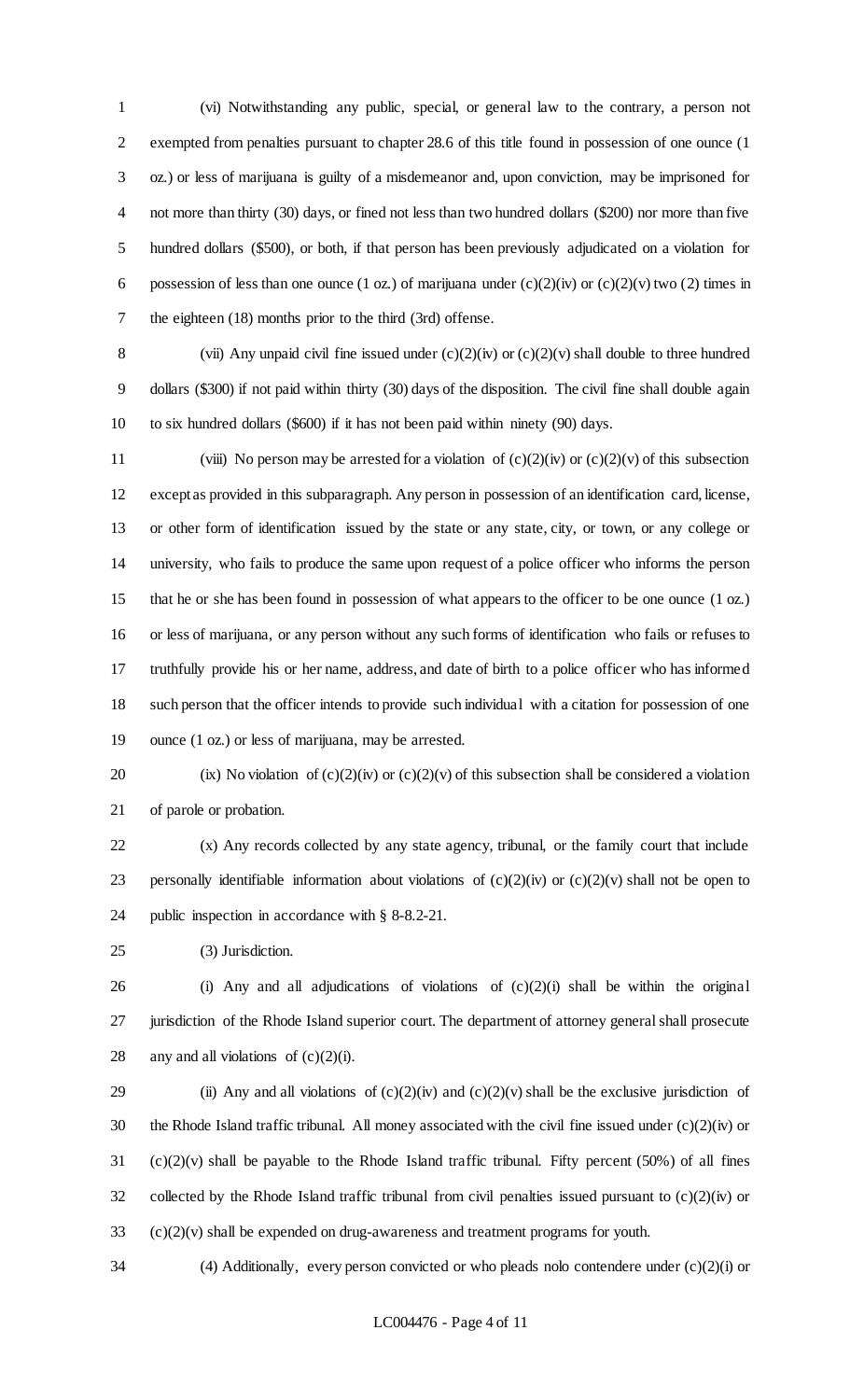1 (c)(2)(ii) or convicted or who pleads nolo contendere a second or subsequent time under (c)(2)(iii),

who is not sentenced to a term of imprisonment to serve for the offense, shall be required to:

(i) Perform up to one hundred (100) hours of community service;

 (ii) Attend and complete a drug-counseling and education program, as prescribed, by the director of the department of behavioral healthcare, developmental disabilities and hospitals and pay the sum of four hundred dollars (\$400) to help defray the costs of this program which shall be deposited as general revenues. Failure to attend may result, after hearing by the court, in jail sentence up to one year;

 (iii) The court shall not suspend any part or all of the imposition of the fee required by this subsection, unless the court finds an inability to pay;

 (iv) If the offense involves the use of any automobile to transport the substance or the substance is found within an automobile, then a person convicted or who pleads nolo contendere 13 under  $(c)(2)(i)$ ,  $(c)(2)(ii)$  or  $(c)(2)(iii)$  shall be subject to a loss of license for a period of six (6) months for a first offense and one year for each offense after.

15 (5) All fees assessed and collected pursuant to  $(c)(2)(iii)$  shall be deposited as general revenues and shall be collected from the person convicted or who pleads nolo contendere before any other fines authorized by this chapter.

 (d) It shall be unlawful for any person to manufacture, distribute, or possess with intent to manufacture or distribute, an imitation controlled substance. Any person who violates this subsection is guilty of a crime and, upon conviction, shall be subject to the same term of imprisonment and/or fine as provided by this chapter for the manufacture or distribution of the controlled substance that the particular imitation controlled substance forming the basis of the prosecution was designed to resemble and/or represented to be; but in no case shall the imprisonment be for more than five (5) years nor the fine for more than twenty thousand dollars (\$20,000).

 (e) It shall be unlawful for a practitioner to prescribe, order, distribute, supply, or sell an anabolic steroid or human growth hormone for: (1) Enhancing performance in an exercise, sport, or game, or (2) Hormonal manipulation intended to increase muscle mass, strength, or weight without a medical necessity. Any person who violates this subsection is guilty of a misdemeanor and, upon conviction, may be imprisoned for not more than six (6) months or a fine of not more than one thousand dollars (\$1,000), or both.

 (f) It is unlawful for any person to knowingly or intentionally possess, manufacture, distribute, or possess with intent to manufacture or distribute, any extract, compound, salt derivative, or mixture of salvia divinorum or datura stramonium or its extracts unless the person is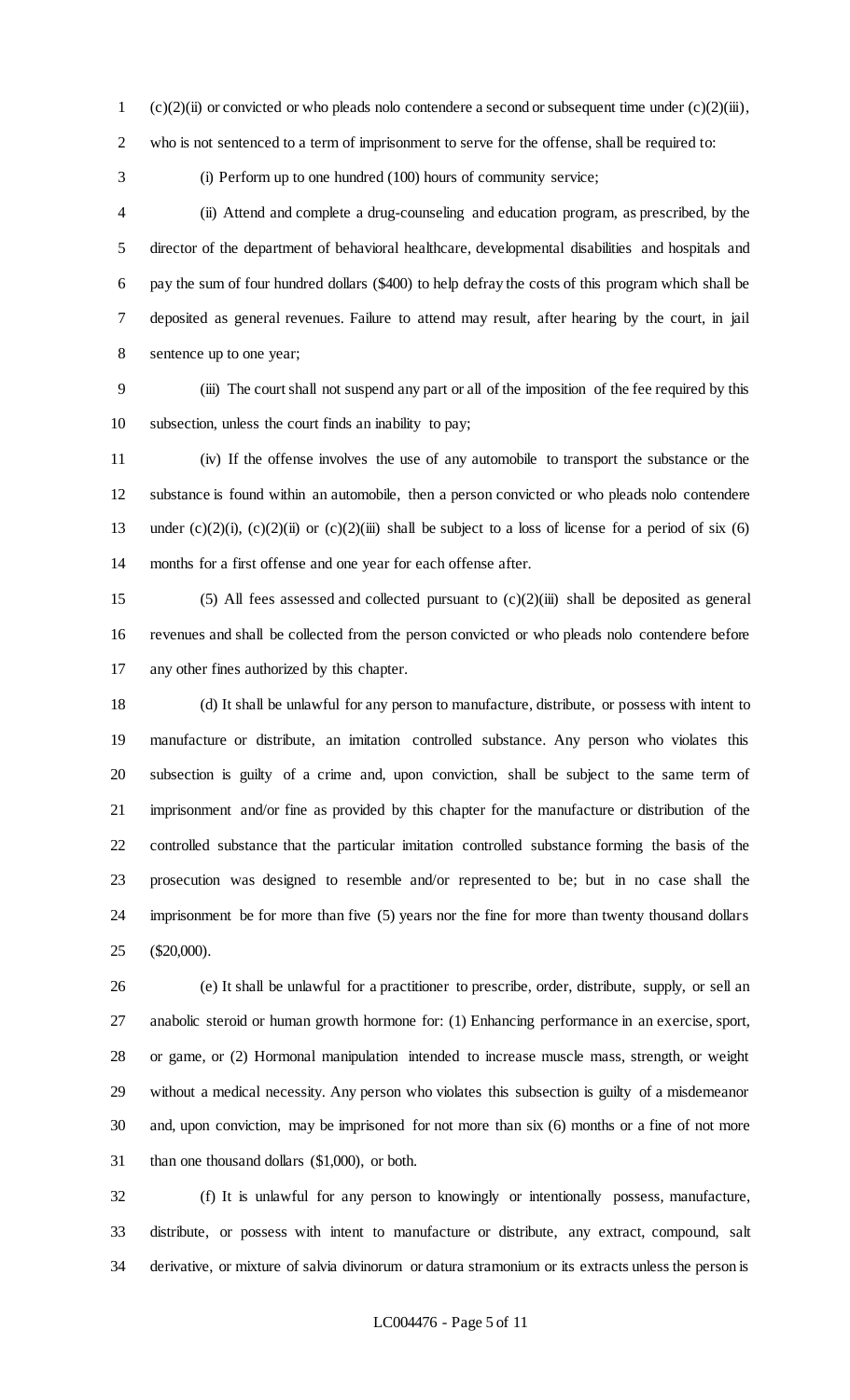exempt pursuant to the provisions of § 21-28-3.30. Notwithstanding any laws to the contrary, any person who violates this section is guilty of a misdemeanor and, upon conviction, may be imprisoned for not more than one year, or fined not more than one thousand dollars (\$1,000), or both. The provisions of this section shall not apply to licensed physicians, pharmacists, and accredited hospitals and teaching facilities engaged in the research or study of salvia divinorum or datura stramonium and shall not apply to any person participating in clinical trials involving the use of salvia divinorum or datura stramonium.

8 SECTION 2. Section 21-28-4.1 of the General Laws in Chapter 21-28 entitled "Uniform

9 Controlled Substances Act" is hereby repealed.

# 10 **21-28-4.01. Prohibited acts A -- Penalties. [As amended by P.L. 2021, ch. 100, § 1 and**

#### 11 **P.L. 2021, ch. 101, § 1.]**

12  $(a)(1)$  Except as authorized by this chapter, it shall be unlawful for any person to 13 manufacture, deliver, or possess with intent to manufacture or deliver a controlled substance.

 (2) Any person who is not a drug-addicted person, as defined in § 21-28-1.02, who violates this subsection with respect to a controlled substance classified in schedule I or II, except the substance classified as marijuana, is guilty of a crime and, upon conviction, may be imprisoned to a term up to life or fined not more than five hundred thousand dollars (\$500,000) nor less than ten 18 thousand dollars (\$10,000), or both.

19 (3) Where the deliverance as prohibited in this subsection shall be the proximate cause of 20 death to the person to whom the controlled substance is delivered, it shall not be a defense that the 21 person delivering the substance was, at the time of delivery, a drug-addicted person as defined in § 22 21-28-1.02.

23  $(4)$  Any person, except as provided for in subsection  $(a)(2)$ , who violates this subsection 24 with respect to:

25 (i) A controlled substance, classified in schedule I or II, is guilty of a crime and, upon 26 conviction, may be imprisoned for not more than thirty (30) years, or fined not more than one 27 hundred thousand dollars (\$100,000) nor less than three thousand dollars (\$3,000), or both;

28 (ii) A controlled substance, classified in schedule III or IV, is guilty of a crime and, upon 29 conviction, may be imprisoned for not more than twenty (20) years, or fined not more than forty 30 thousand dollars (\$40,000), or both; provided, with respect to a controlled substance classified in 31 schedule III(d), upon conviction may be imprisoned for not more than five (5) years, or fined not 32 more than twenty thousand dollars (\$20,000), or both.

33 **(iii) A controlled substance, classified in schedule V, is guilty of a crime and, upon** 34 conviction, may be imprisoned for not more than one year, or fined not more than ten thousand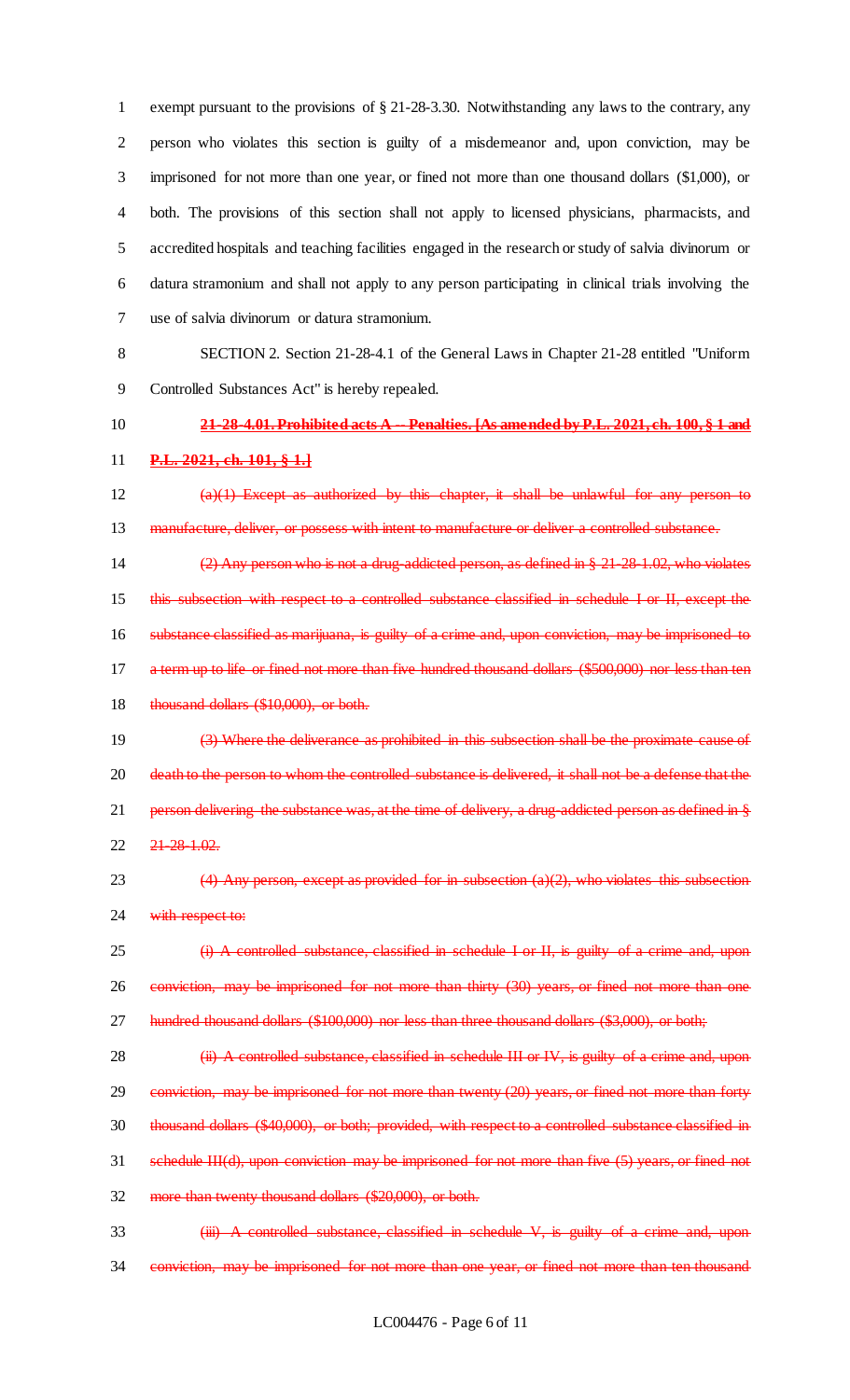dollars (\$10,000), or both.

| $\overline{2}$ | $(b)(1)$ Except as authorized by this chapter, it is unlawful for any person to create, deliver,             |
|----------------|--------------------------------------------------------------------------------------------------------------|
| 3              | or possess with intent to deliver, a counterfeit substance.                                                  |
| 4              | (2) Any person who violates this subsection with respect to:                                                 |
| 5              | (i) A counterfeit substance, classified in schedule I or II, is guilty of a crime and, upon                  |
| 6              | conviction, may be imprisoned for not more than thirty (30) years, or fined not more than one                |
| 7              | hundred thousand dollars (\$100,000), or both;                                                               |
| 8              | (ii) A counterfeit substance, classified in schedule III or IV, is guilty of a crime and, upon               |
| 9              | conviction, may be imprisoned for not more than twenty (20) years, or fined not more than forty              |
| 10             | thousand dollars (\$40,000), or both; provided, with respect to a controlled substance classified in         |
| 11             | schedule III(d), upon conviction may be imprisoned for not more than five (5) years, or fined not            |
| 12             | more than twenty thousand dollars (\$20,000), or both.                                                       |
| 13             | (iii) A counterfeit substance, classified in schedule V, is guilty of a crime and, upon                      |
| 14             | conviction, may be imprisoned for not more than one year, or fined not more than ten thousand                |
| 15             | dollars (\$10,000), or both.                                                                                 |
| 16             | (e)(1) It shall be unlawful for any person knowingly or intentionally to possess a controlled                |
| 17             | substance, unless the substance was obtained directly from, or pursuant to, a valid prescription or          |
| 18             | order of a practitioner while acting in the course of his or her professional practice, or except as         |
| 19             | otherwise authorized by this chapter.                                                                        |
| 20             | (2) Any person who violates this subsection with respect to:                                                 |
| 21             | A controlled substance classified in schedules I, II and III, IV, and V, except                              |
| 22             | buprenorphine and the substance classified as marijuana, is guilty of a crime and, upon conviction,          |
| 23             | $may$ be imprisoned for not more than three $(3)$ years, or fined not less than five hundred dollars         |
| 24             | (\$500) nor more than five thousand dollars (\$5,000), or both;                                              |
| 25             | (ii) More than one ounce (1 oz.) of a controlled substance classified in schedule I as                       |
| 26             | $\frac{1}{2}$ marijuana is guilty of a misdemeanor, except for those persons subject to $(a)(1)$ , and, upon |
| 27             | conviction, may be imprisoned for not more than one year, or fined not less than two hundred                 |
| 28             | dollars (\$200) nor more than five hundred dollars (\$500), or both.                                         |
| 29             | (iii) Notwithstanding any public, special, or general law to the contrary, the possession of                 |
| 30             | one ounce (1 oz.) or less of marijuana by a person who is eighteen (18) years of age or older, and           |
| 31             | who is not exempted from penalties pursuant to chapter 28.6 of this title, shall constitute a civil          |
| 32             | offense, rendering the offender liable to a civil penalty in the amount of one hundred fifty dollars         |
| 33             | (\$150) and forfeiture of the marijuana, but not to any other form of criminal or civil punishment or        |
| 34             | disqualification. Notwithstanding any public, special, or general law to the contrary, this civil            |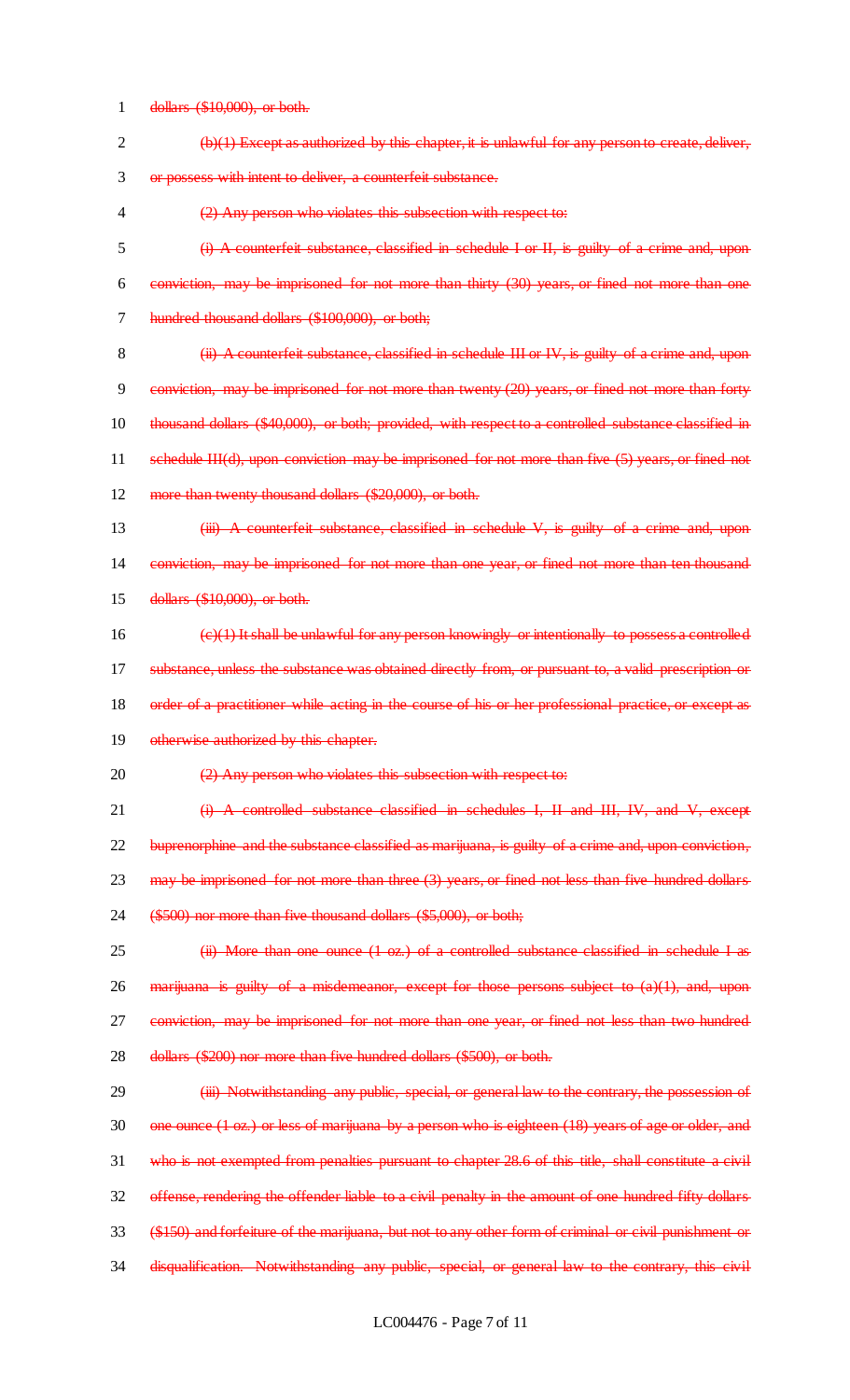1 penalty of one hundred fifty dollars (\$150) and forfeiture of the marijuana shall apply if the offense

2 is the first (1st) or second (2nd) violation within the previous eighteen (18) months.

3 (iv) Notwithstanding any public, special, or general law to the contrary, possession of one 4 ounce (1 oz.) or less of marijuana by a person who is seventeen (17) years of age or older and under 5 the age of eighteen (18) years, and who is not exempted from penalties pursuant to chapter 28.6 of 6 this title, shall constitute a civil offense, rendering the offender liable to a civil penalty in the amount 7 of one hundred fifty dollars (\$150) and forfeiture of the marijuana; provided the minor offender 8 completes an approved, drug-awareness program and community service as determined by the 9 court. If the person seventeen (17) years of age or older and under the age of eighteen (18) years 10 fails to complete an approved, drug-awareness program and community service within one year of 11 the disposition, the penalty shall be a three hundred dollar (\$300) civil fine and forfeiture of the 12 marijuana, except that if no drug-awareness program or community service is available, the penalty 13 shall be a fine of one hundred fifty dollars (\$150) and forfeiture of the marijuana. The parents or 14 legal guardian of any offender seventeen (17) years of age or older and under the age of eighteen 15 (18) shall be notified of the offense and the availability of a drug-awareness and community-service 16 program. The drug awareness program must be approved by the court, but shall, at a minimum, 17 provide four (4) hours of instruction or group discussion and ten (10) hours of community service. 18 Notwithstanding any other public, special, or general law to the contrary, this civil penalty shall 19 apply if the offense is the first or second violation within the previous eighteen (18) months.

- 20 (v) Notwithstanding any public, special, or general law to the contrary, a person not 21 exempted from penalties pursuant to chapter 28.6 of this title found in possession of one ounce (1 22 oz.) or less of marijuana is guilty of a misdemeanor and, upon conviction, may be imprisoned for 23 not more than thirty (30) days, or fined not less than two hundred dollars (\$200) nor more than five 24 hundred dollars (\$500), or both, if that person has been previously adjudicated on a violation for 25 possession of less than one ounce  $(1 \text{ oz.})$  of marijuana under  $(e)(2)(iii)$  or  $(e)(2)(iv)$  two  $(2)$  times 26 in the eighteen (18) months prior to the third (3rd) offense.
- 27  $(vi)$  Any unpaid civil fine issued under  $(e)(2)(iii)$  or  $(e)(2)(iv)$  shall double to three hundred 28 dollars (\$300) if not paid within thirty (30) days of the disposition. The civil fine shall double again-29 to six hundred dollars (\$600) if it has not been paid within ninety (90) days.
- 30 (vii) No person may be arrested for a violation of  $(e)(2)(iii)$  or  $(e)(2)(iv)$  of this subsection 31 except as provided in this subparagraph. Any person in possession of an identification card, license, 32 or other form of identification issued by the state or any state, city, or town, or any college or 33 university, who fails to produce the same upon request of a police officer who informs the person 34 that he or she has been found in possession of what appears to the officer to be one ounce (1 oz.)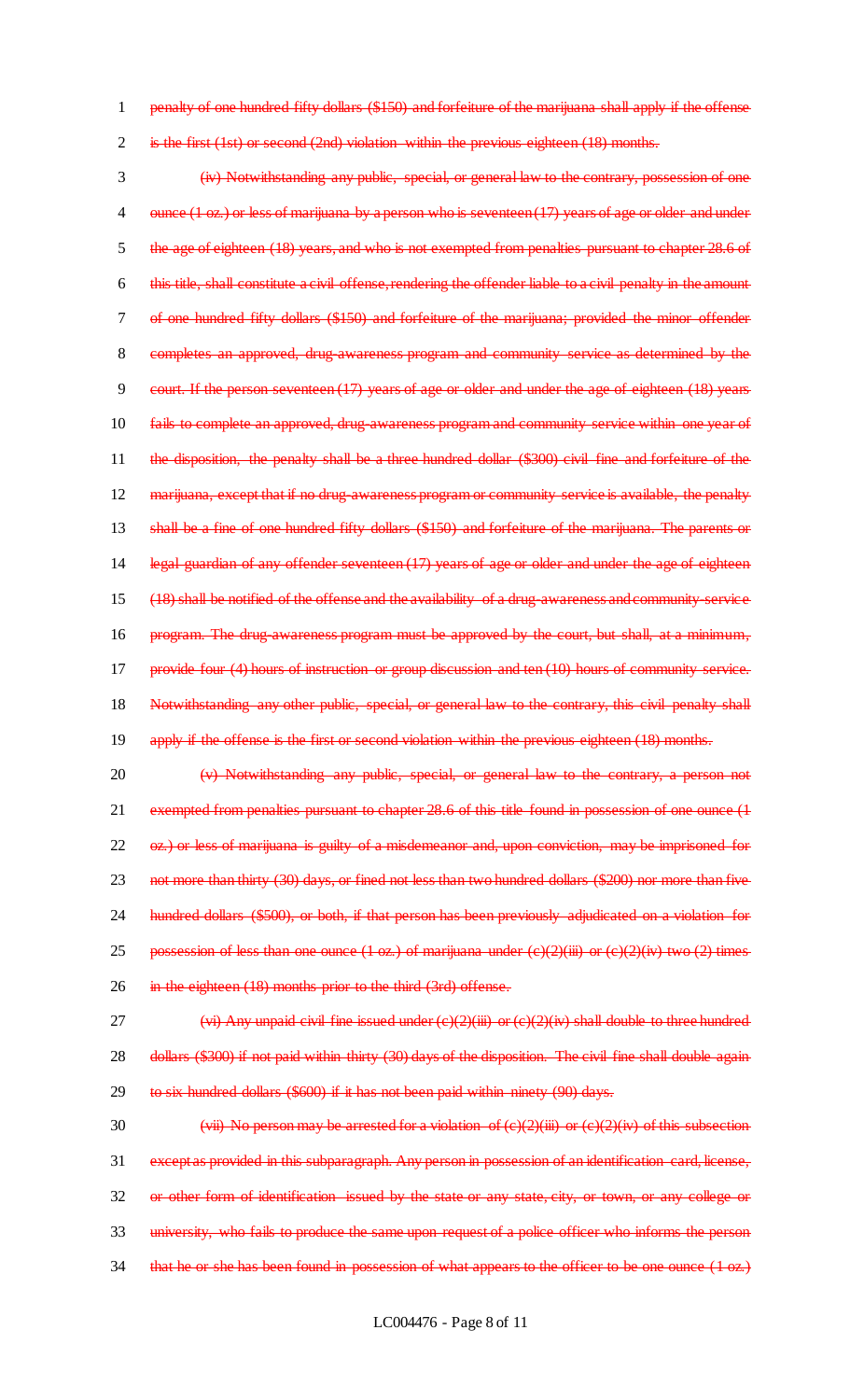or less of marijuana, or any person without any such forms of identification who fails or refuses to truthfully provide his or her name, address, and date of birth to a police officer who has informed such person that the officer intends to provide such individual with a citation for possession of one 4 ounce (1 oz.) or less of marijuana, may be arrested.

- 5 (viii) No violation of (c)(2)(iii) or (c)(2)(iv) of this subsection shall be considered a 6 violation of parole or probation.
- 

7 (ix) Any records collected by any state agency, tribunal, or the family court that include 8 personally identifiable information about violations of  $(c)(2)(iii)$  or  $(c)(2)(iv)$  shall not be open to

9 public inspection in accordance with § 8 8.2-21.

10 (3) Jurisdiction. Any and all violations of  $(c)(2)(iii)$  and  $(c)(2)(iv)$  shall be the exclusive 11 iurisdiction of the Rhode Island traffic tribunal. All money associated with the civil fine issued 12 under  $(e)(2)(iii)$  or  $(e)(2)(iv)$  shall be payable to the Rhode Island traffic tribunal. Fifty percent 13 (50%) of all fines collected by the Rhode Island traffic tribunal from civil penalties issued pursuant 14 to  $(e)(2)(iii)$  or  $(e)(2)(iv)$  shall be expended on drug-awareness and treatment programs for youth. 15 (4) Additionally, every person convicted or who pleads nolo contendere under (c)(2)(i) or 16 convicted or who pleads nolo contendere a second or subsequent time under (c)(2)(ii), who is not 17 sentenced to a term of imprisonment to serve for the offense, shall be required to:

18 (i) Perform up to one hundred (100) hours of community service;

19 (ii) Attend and complete a drug-counseling and education program, as prescribed, by the 20 director of the department of behavioral healthcare, developmental disabilities and hospitals and 21 pay the sum of four hundred dollars (\$400) to help defray the costs of this program which shall be 22 deposited as general revenues. Failure to attend may result, after hearing by the court, in jail 23 sentence up to one year;

24 (iii) The court shall not suspend any part or all of the imposition of the fee required by this 25 subsection, unless the court finds an inability to pay;

26 (iv) If the offense involves the use of any automobile to transport the substance or the 27 substance is found within an automobile, then a person convicted or who pleads nolo contendere 28 under  $(e)(2)(i)$  and  $(e)(2)(ii)$  shall be subject to a loss of license for a period of six (6) months for a 29 first offense and one year for each offense after.

- 30 (5) All fees assessed and collected pursuant to (c)(3)(ii) shall be deposited as general 31 revenues and shall be collected from the person convicted or who pleads nolo contendere before 32 any other fines authorized by this chapter.
- 33 (d) It shall be unlawful for any person to manufacture, distribute, or possess with intent to 34 manufacture or distribute, an imitation controlled substance. Any person who violates this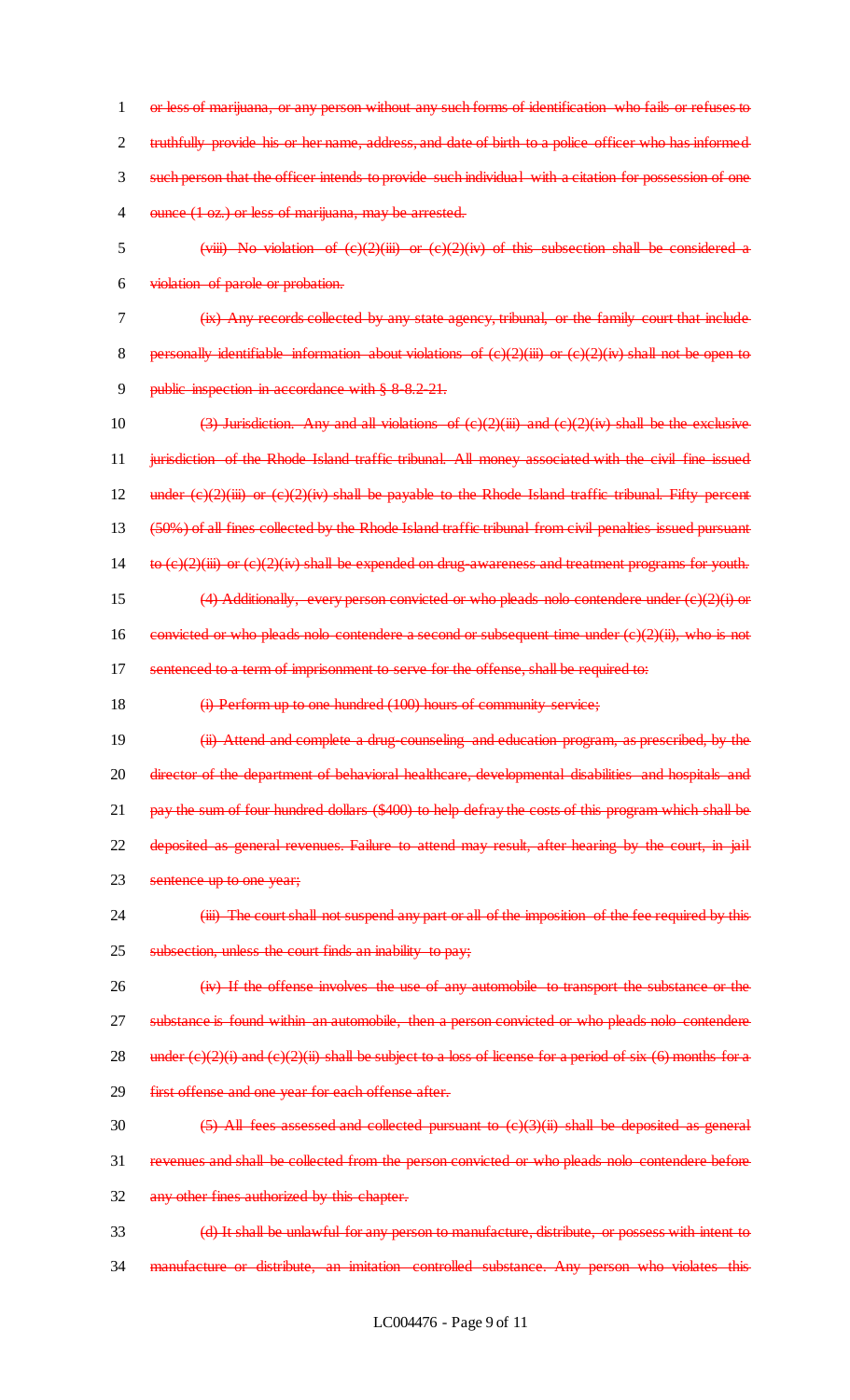subsection is guilty of a crime and, upon conviction, shall be subject to the same term of 2 imprisonment and/or fine as provided by this chapter for the manufacture or distribution of the controlled substance that the particular imitation controlled substance forming the basis of the prosecution was designed to resemble and/or represented to be; but in no case shall the imprisonment be for more than five (5) years nor the fine for more than twenty thousand dollars  $6 \quad \textcircled{420,000}.$ 

7 (e) It shall be unlawful for a practitioner to prescribe, order, distribute, supply, or sell an 8 anabolic steroid or human growth hormone for: (1) Enhancing performance in an exercise, sport, 9 or game, or (2) Hormonal manipulation intended to increase muscle mass, strength, or weight 10 without a medical necessity. Any person who violates this subsection is guilty of a misdemeanor 11 and, upon conviction, may be imprisoned for not more than six (6) months or a fine of not more 12 than one thousand dollars (\$1,000), or both.

13 (f) It is unlawful for any person to knowingly or intentionally possess, manufacture, 14 distribute, or possess with intent to manufacture or distribute, any extract, compound, salt 15 derivative, or mixture of salvia divinorum or datura stramonium or its extracts unless the person is 16 exempt pursuant to the provisions of § 21-28-3.30. Notwithstanding any laws to the contrary, any 17 person who violates this section is guilty of a misdemeanor and, upon conviction, may be 18 imprisoned for not more than one year, or fined not more than one thousand dollars (\$1,000), or 19 both. The provisions of this section shall not apply to licensed physicians, pharmacists, and 20 accredited hospitals and teaching facilities engaged in the research or study of salvia divinorum or 21 datura stramonium and shall not apply to any person participating in clinical trials involving the 22 use of salvia divinorum or datura stramonium.

23 SECTION 3. Chapter 21-28 of the General Laws entitled "Regulation of Manufacturing, 24 Distributing, Prescribing, Administering, and Dispensing Controlled Substances" is hereby 25 amended by adding thereto the following section:

26 **21-28-3.20.2. Authority of practitioner to prescribe, and dispense -Psilocybin.** 

- 27 (a) A practitioner in good faith and in the course of his or her professional practice, may
- 28 prescribe, and dispense psilocybin as a therapeutic.
- 29 (b) The director of health may promulgate those rules and regulations necessary to
- 30 effectuate the provisions of this section.
- 31 SECTION 4. This act shall take effect upon passage.

======== LC004476 ========